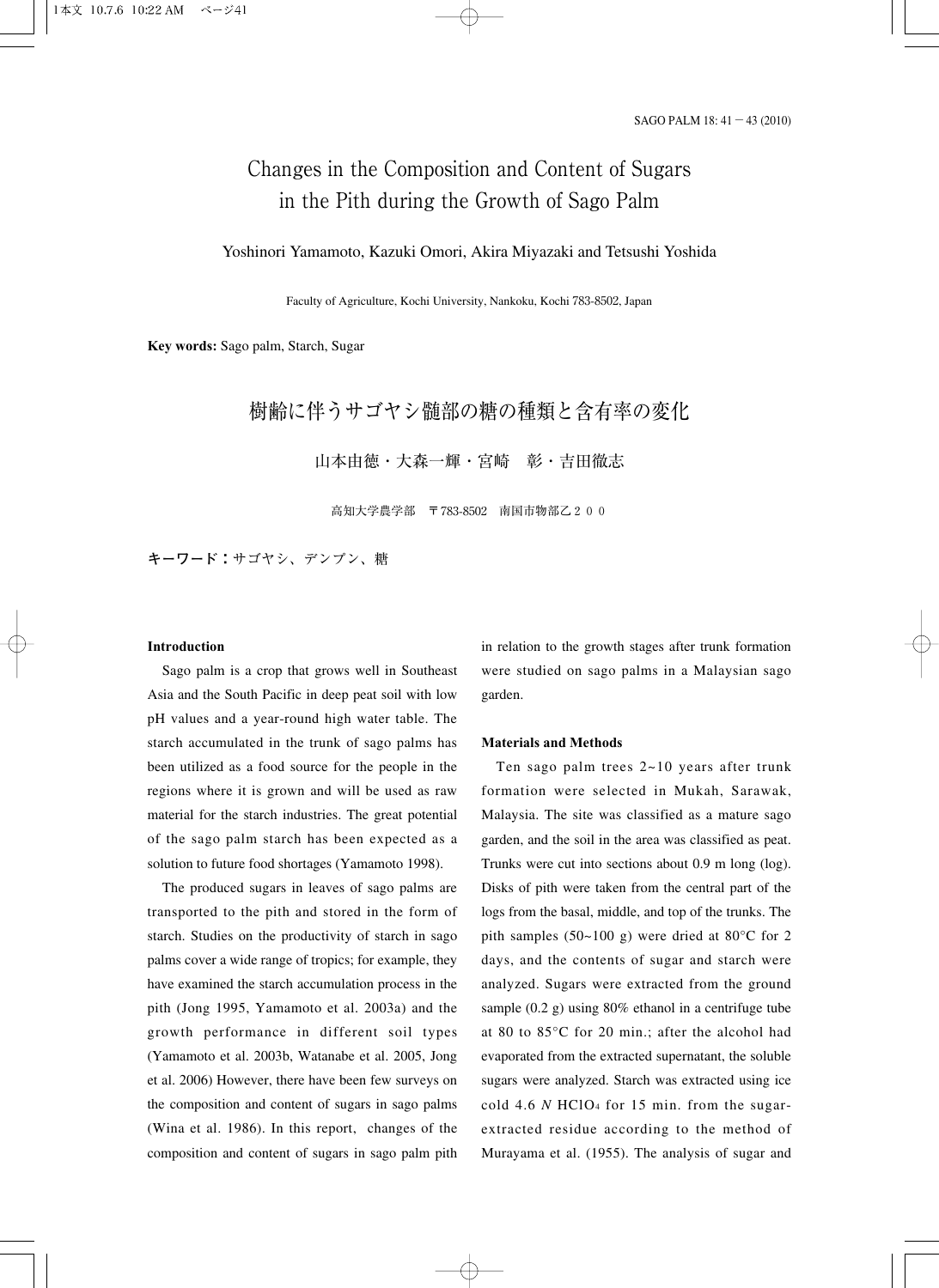| High-performance liquid chromatography method**> Somogyi method |           |                |          |                                      |                        |                        |                   |               |
|-----------------------------------------------------------------|-----------|----------------|----------|--------------------------------------|------------------------|------------------------|-------------------|---------------|
| Palm age*)                                                      | Trunk     | No. of         | Pith     | Fructose                             | Glucose                | Sucrose                | Total             | Starch        |
| (years)                                                         | length(m) | logs           | position | $(\underline{g} \ \underline{kg}^1)$ |                        |                        |                   | $(g kg^{-1})$ |
| $\overline{2}$                                                  | 1.3       | 1              | middle   | 87.9 (23)                            | 265.5(71)              | 21.1(6)                | 374.5             | 49            |
| $\overline{2}$                                                  | 1.7       | 1              | middle   | 91.9(21)                             | 281.8(65)              | 58.6 (14)              | 432.3             | 34            |
| 4.5                                                             | 2.7       | $\overline{3}$ | basal    | 9.8(9)                               | 15.3(14)               | 82.3(77)               | 107.4             | 504           |
|                                                                 |           |                | middle   | 69.7 (19)                            | 212.1(57)              | 90.9 (24)              | 372.7             | 81            |
|                                                                 |           |                | top      | 89.1 (31)                            | 201.6(69)              | 0.4(0)                 | 291.1             | 100           |
| 4.5                                                             | 2.7       | 3              | basal    | 5.3(6)                               | 19.4(23)               | 59.0 (71)              | 83.7              | 526           |
|                                                                 |           |                | middle   |                                      | $62.2(20)$ $250.0(80)$ | 0.7(0)                 | 312.9             | 95            |
|                                                                 |           |                | top      | 65.6 (18)                            | 210.5(58)              | 86.9 (24)              | 363.0             | 107           |
| 6.5                                                             | 4.5       | 5              | basal    | <b>ND</b>                            | <b>ND</b>              | $\overline{51.4(100)}$ | 51.4              | 812           |
|                                                                 |           |                | middle   | 1.9(5)                               | <b>ND</b>              | 34.4 (95)              | 36.3              | 757           |
|                                                                 |           |                | top      | 26.4(11)                             | 99.3 (42)              | 112.5(47)              | 238.2             | 398           |
| 7.5                                                             | 5.6       | 6              | basal    | 1.7(3)                               | <b>ND</b>              | 51.6 (97)              | $\overline{53.3}$ | 682           |
|                                                                 |           |                | middle   | <b>ND</b>                            | ND                     | 40.7 (100)             | 40.7              | 752           |
|                                                                 |           |                | top      | 8.3(15)                              | 1.8(3)                 | 46.1 (82)              | 56.2              | 682           |
| 8.5                                                             | 7.2       | 8              | basal    | 0.9(3)                               | ND                     | 26.2 (97)              | 27.1              | 872           |
|                                                                 |           |                | middle   | 0.5(2)                               | ND                     | 27.9 (98)              | 28.4              | 860           |
|                                                                 |           |                | top      | 8.9(12)                              | 21.5(30)               | 42.6 (58)              | 73.0              | 657           |
| 10                                                              | 8.0       | $\overline{9}$ | basal    | ND                                   | <b>ND</b>              | $\overline{3.0}$ (100) | 3.0               | 686           |
|                                                                 |           |                | middle   | 1.0(53)                              | ND                     | 0.9(47)                | 1.9               | 841           |
|                                                                 |           |                | top      | 0.4(2)                               | ND                     | 24.4 (98)              | 24.8              | 871           |
| 10                                                              | 8.3       | 9              | basal    | <b>ND</b>                            | <b>ND</b>              | 30.2 (100)             | 30.2              | 791           |
|                                                                 |           |                | middle   | <b>ND</b>                            | <b>ND</b>              | 24.0 (100)             | 24.0              | 662           |
|                                                                 |           |                | top      | ND                                   | ND                     | 6.0(100)               | 6.0               | 773           |
| 10                                                              | 8.6       | 9              | basal    | ND                                   | ND                     | 26.0 (100)             | 26.0              | 781           |
|                                                                 |           |                | middle   | <b>ND</b>                            | <b>ND</b>              | 13.5 (100)             | 13.5              | 744           |
|                                                                 |           |                | top      | 0.7(23)                              | <b>ND</b>              | 2.3(77)                | 3.0               | 868           |

**Table 1.** Sugar and starch contents in sago palm pith

\*): Estimated years after trunk formation.

\*\*): The numbers in parentheses are the percentages of the total sugar values.

ND: Below the minimum value of the respective measured sugar contents.

starch as glucose was performed using the Somogyi method (1945), and the content of starch was calculated by multiplying 0.9 times the content of glucose. The composition of sugar in the pith was measured by high-performance liquid chromatography (HPLC) (Robertson et al. 1996). For the analysis of the sugar composition, an 80% acetonitrile solution (1 ml) was added to the freezedried sample of the sugar extract solution (2 ml). The acetonitrile sample solution was passed through a membrane filter (pore size, 0.45 µm) and analyzed with HPLC using the 80% acetonitrile solution as the mobile phase (detector, RID-6A; pump, LC-4A; Shimadzu Co., column, Wakosil 5NH2; Wako Pure Chemical Industries, Ltd.). The authentic sugar solution (fructose, glucose, and sucrose; 0.2~0.02 g  $kg<sup>-1</sup>$ ) was analyzed for the calibration line. In a case in which the peak area of the sample was smaller than the minimum value of the calibration line, the content of sugar (fructose,  $\leq 0.4$ ; glucose,  $\leq 1.8$  g kg<sup>-1</sup>) was

regarded as a non-detectable amount (ND).

#### **Results and Discussion**

The contents of sugar by the HPLC method and starch by the Somogyi methods are shown in Table 1. A significant negative correlation was observed between the starch and total sugar contents (r=-0.968, p<0.001). This negative correlation was observed between the starch and glucose, fructose, or sucrose contents. Most of the sugars in the sago pith were glucose, fructose, and sucrose, and other sugars were not detected beyond the retention time of glucose, fructose, and sucrose. As reported in Wina et al. (1986), in swamp sago, the sugars identified were sucrose, glucose, and fructose, and maltose was not detected.

The total sugar contents in the pith showed 80~430  $g \text{ kg}^{-1}$  in relatively young sago palms (2~4.5 years after trunk formation), and the contents were larger in the middle and top parts of the trunk. As the sago